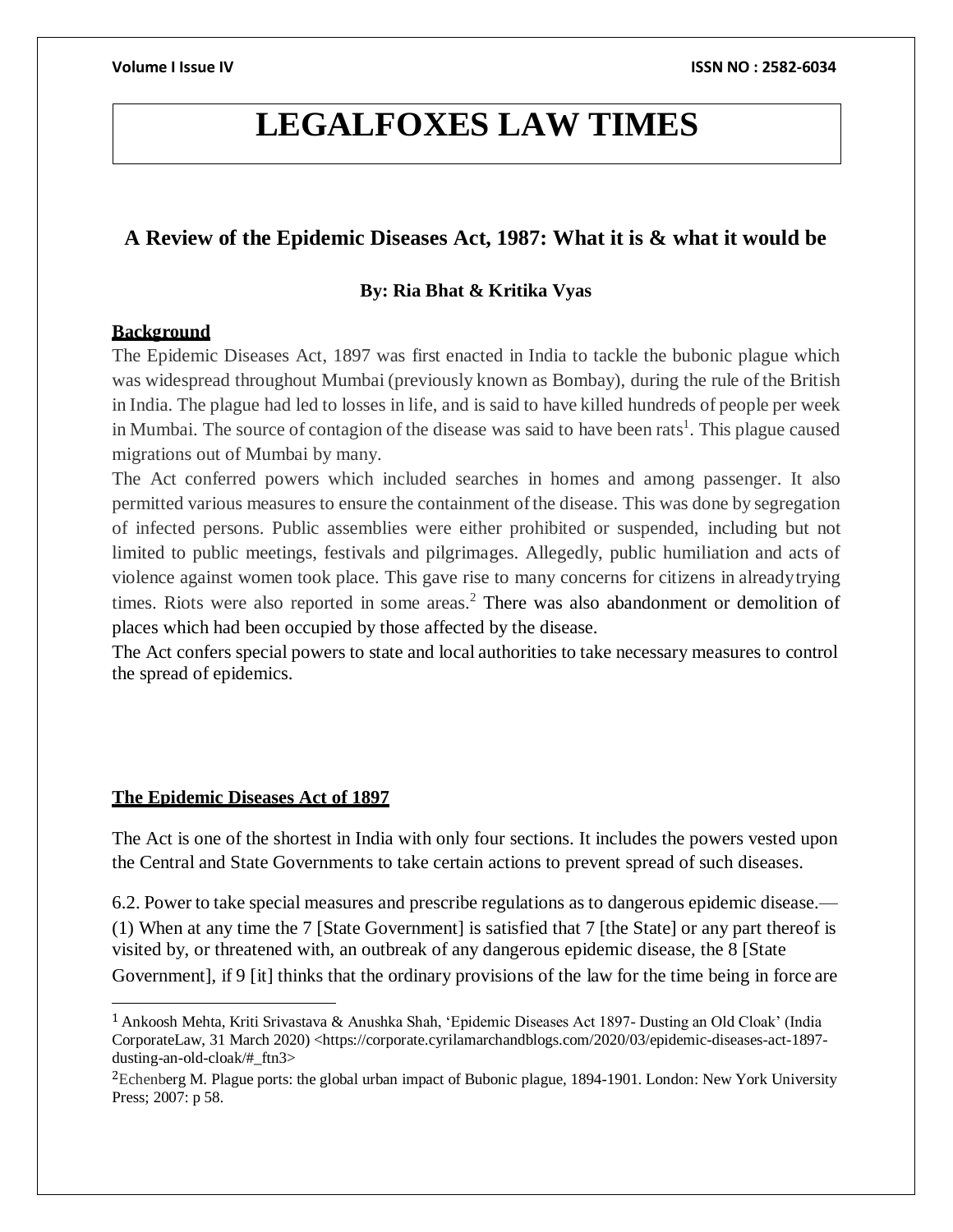insufficient for the purpose, may take, or require or empower any person to take, such me assures and, by public notice, prescribe such temporary regulations to be observed by the public or by any person or class of persons as 9 [it] shall deem necessary to prevent the outbreak of such disease or the spread thereof, and may determine in what manner and by whom any expenses incurred (including compensation if any) shall be defrayed. (2) In particular and without prejudice to the generality of the foregoing provisions, the 7 [State Government] may take measures and prescribe the segregation, in hospital, temporary accommodation or otherwise, of persons suspected by the inspecting officer of being infected with any such disease. 11\* \* regulations for  $-10^*$  \* \* \* \* (b) the inspection of persons travelling by railway or otherwise, and

a) Section 2 of the Act gives State Governments power to take special measures and prescribe regulations during the outbreak of an epidemic disease- Under this Section, the State governments can regulate the general public or empower measures to be taken to prevent further outbreak of any disease. It may even prescribe temporary regulations and may determine how the expenses incurred during this period will be defrayed, limit travelling or impose restrictions on the same, and even the functioning and treatment in hospitals orthose suspected to be infected by the disease. [2A. Powers of Central Government.—When the Central Government is satisfied that India or any part thereof is visited by, or threatened with, an outbreak of any dangerous epidemic disease and that the ordinary provisions of the law for the time being in force are insufficient to prevent the outbreak of such disease or the spread thereof, the Central Government may take measures and prescribe regulations for the inspection of any ship or vessel leaving or arriving at any port in 2 [the territories to which this Act extends] and for such detention thereof, or of any person intending to sail therein, or arriving thereby, as may be necessary.]

b) According to Section 2A of the Act states the powers of the Central Government during an epidemic situation, which include the restriction and issuing of measures or regulations for vessels or ships leaving Indian territories or detention of any person intending to sail therein, if it is felt that the current measures in place will not suffice.

c) Section 3 ofthe Act statesthat a person will have been deemed to commit an offence punishable under Section 188 of the Indian Penal Code (45 of 186) if found to be disobeying any regulation or order under this Act.

Under this Section, a person is punishable with simple imprisonment which can extend up to a month, and/or be fined of a sum up to Rs. 200. A person could also be imprisoned for a period up to six months and/or be fined up to Rs. 1000 if deemed to be dangerous to human life, health or safety or can be seen to be cause "riots of affray".

d) Section 4 of the Act provides for the protection to public servants from legal action while acting in good faith. $3$ 

# **Enforcement of Act**

Most recently, the Act was enforced in 2018 in the Vadodara region of Gujarat. This was to contain the spread of a dengue and malaria outbreak. It has also been enforced in 2015 in Chandigarh to

<sup>3</sup>The Epidemic Diseases Act 1897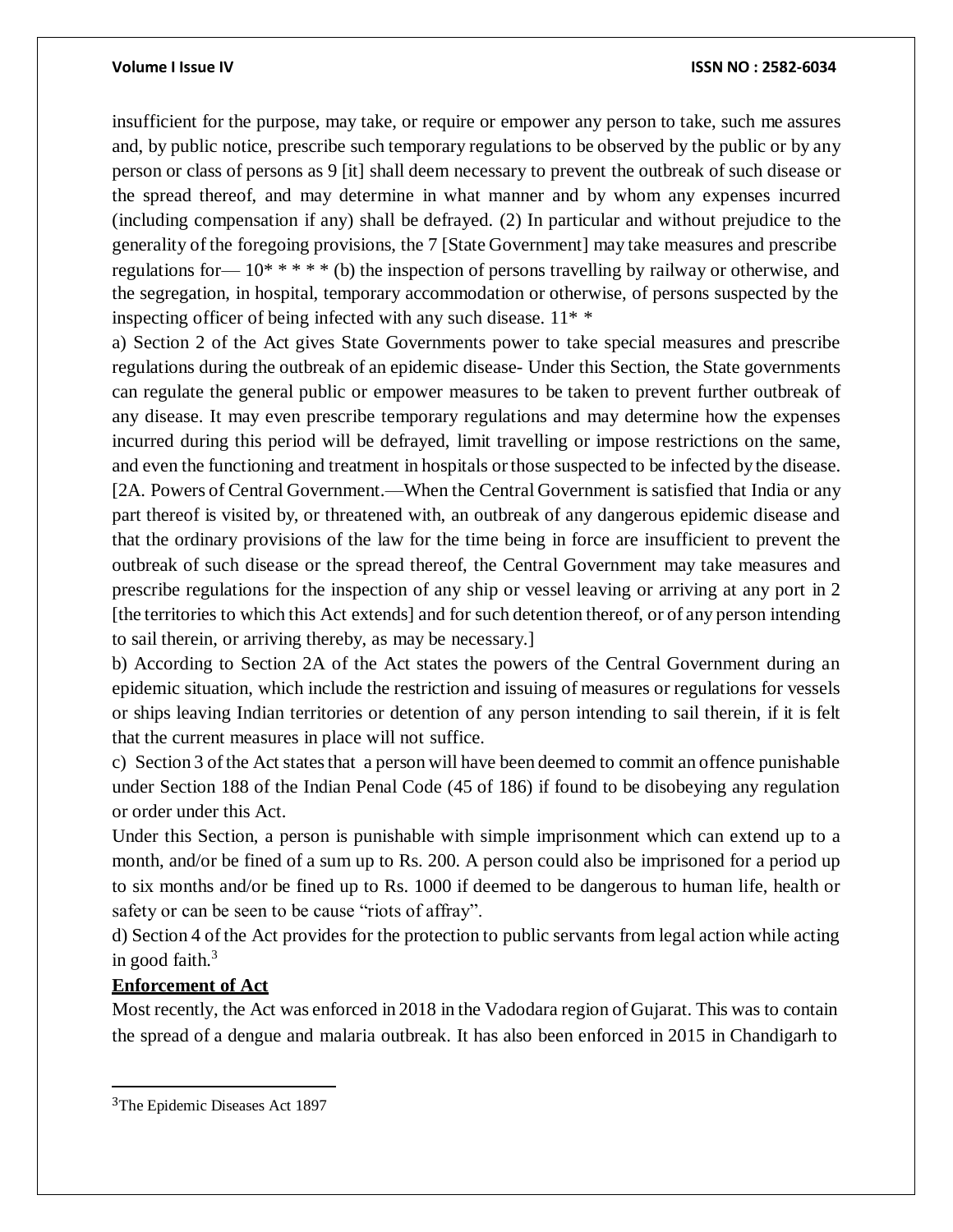deal with the dengue and malaria outbreak. Before that, it was invoked in Pune to Combat with the breakout of swine flu.

The first case of COVID-19 reported in India was on the 30th of January, 2020. Post this, with its development in India and around the world, the Cabinet Secretary of India, on 11 March 2020, announced that all states and Union Territories should enforce Section 2 of the Epidemic Diseases Act, 1897. This would be an attempt to prevent any widespread infection or outbreak of the disease. Many Indian states have taken recourse of this Act.<sup>4</sup>

### **Attempts to change**

A Public Health Emergencies Bill was drafted during the first term of the UPA government. But the bill went on the back burner after states called it a contravention upon their powers.

The Public Health (Prevention, Control and Management of Epidemics, Bio-terrorism and Disasters) Bill 2017 was then introduced in 2017. It was proposed to repeal the epidemic law of 1897. The draft bill explained provisionsrelating to quarantine ofsuspects, isolation ofthe infected & the powers granted to the Center in regards to directing local, state and district authorities in situations of widespread infection of any disease. Powers bestowed to states under Section 3 could also be expropriated if the circumstances could prove it to be necessary.

A meeting was also conducted of the members of the Rajya Sabha Committee on Home Affairs. In said meeting, there were suggestions given, pointing towards the need to amend the Act. This was as of the 15th of July. "There was a view among the members that the Epidemic Disease Act has become dated. Also, there is a need to define clearly what constitutes a disaster under the National Disaster Management Act," a panel member, who attended the meeting said.<sup>5</sup>

# **Limitations to the Act**

"The Epidemic Disease Act was enacted in 1897 and needs to be repealed. The Act does not provide any power to the Centre to intervene in biological emergencies. It has to be substituted by an Act which takes care of the prevailing and foreseeable public health needs, including emergencies such as BT (bioterrorism) attack and use of biological weapons by an adversary, cross border issues and international spread of diseases"

— Management of Biological Disaster Guideline, GoI, 2008

The Act lacks reflections of modern day realities. These include:

• There are no provisions for any number of inter state migrations taking place, especially in context of urban areas. Neither is there any proper recourse nor resources present to facilitate these movements.

<sup>4</sup>'To combat coronavirus, India invokes provisions of colonial-era Epidemic Diseases Act: A look at what this means' (Firstpost.com,. 12 March 2020) <https:/[/www.firstpost.com/health/to-combat-coronavirus-india-invokes-provisions](http://www.firstpost.com/health/to-combat-coronavirus-india-invokes-provisions-)of-colonial-era-epidemic-act-all-you-need-to-know-8142601.html>. Retrieved 2020-03-12

<sup>5</sup> Moushumi das gupta, 'Parliamentary panel flags black-marketing of remdesivir, govt says 'taking action'' (The Print, 15th July 2020) <https://theprint.in/india/governance/parliamentary-panel-flags-black-marketing-ofremdesivir-govt-says-taking-action/461786/> accessed 16 July 2020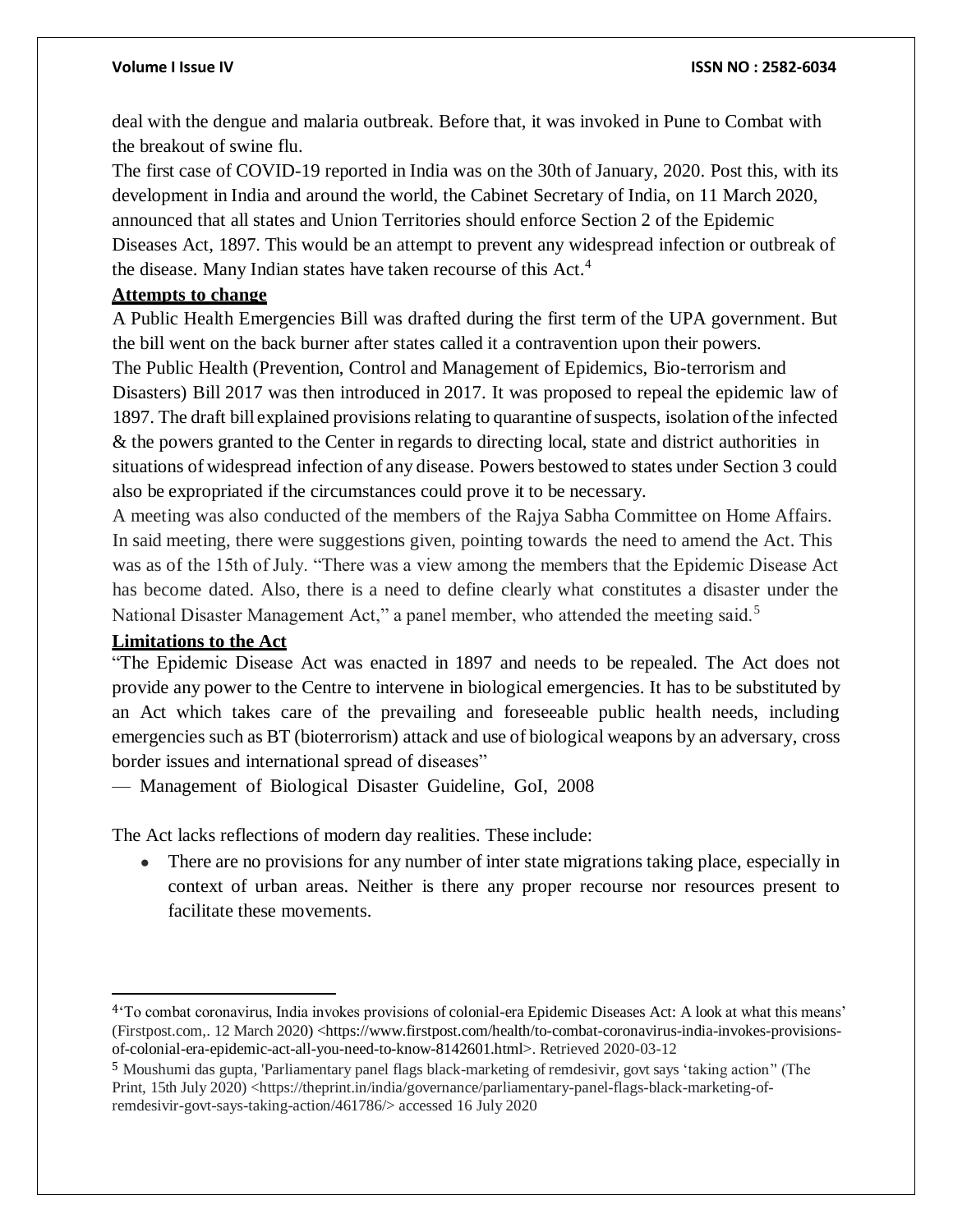- Since the Act was introduced in the end of the 19th century, there was more emphasis on travel by ship and is completely silent on air travel. This reflects the prevalence of different modes of travel at the time of the Act coming into place which is vastly different now.
- The act lacks an understanding of modern and contemporary scientific methods of prevention and response. While it does look at processes of quarantining and detention, it lacks a mention and explanation for usage and distribution of vaccines, maintenance of surveillance to curb violations of any mobility restrictions, and organization of public health.<sup>6</sup>
- The punishment defined in Section 3 of the Act may not remain an effective deterrent in today's context.
- The Act does not define what a "dangerous epidemic disease" means/ is. This is the major cause for criticism faced by the Act. The small Act fails to include several more minute, but necessary criteria to be used to distinguish the severity of the disease, the rate of infection & the potential of its spread in different areas, the magnitude of its contagion, or the section of the population most prone to harm. It is absolutely necessary for this Act to define what circumstances would define dangerous diseases and also must entail who the power of defining these distinctions lies with, The Act allows for carrying out of many activities (personal and potentially humiliating in nature; and even of military powers) to ensure proper implementation and a lack of clarity in these aspects can easily lead to a misuse of power.
- The Act is completely deprived of any human rights considerations. It does not reference how there would be equitable access to healthcare and the lack of sufficient resources in terms of medical supplies can be seen in the ongoing COVID-19 pandemic.
- Patients with pre existing conditions who need essential treatment may not be able to receive treatment with most hospitals overburdened, several having shut their OPDs and postponement of surgeries.<sup>7</sup>

<sup>6</sup> Rakesh PS, 'The Epidemic Diseases Act of 1897: public health relevance in the current scenario' (2016) 1(3) Indian Journal of Medical Ethics [<http://ijme.in/articles/the-epidemic-diseases-act-of-1897-public-health-relevance](http://ijme.in/articles/the-epidemic-diseases-act-of-1897-public-health-relevance-)in-the-current-scenario/?galley=html#six>

<sup>7</sup>Rema Nagaranjan & Shobita Dhar, 'How Covid War is hurting India's Non Covid patients' (Timesofindiaindiatimescom, 3 April 2020) <https://timesofindia.indiatimes.com/india/how-covid-war-is-hurtingindias-non-covid-patients/articleshow/74949121.cms> accessed 7 May 2020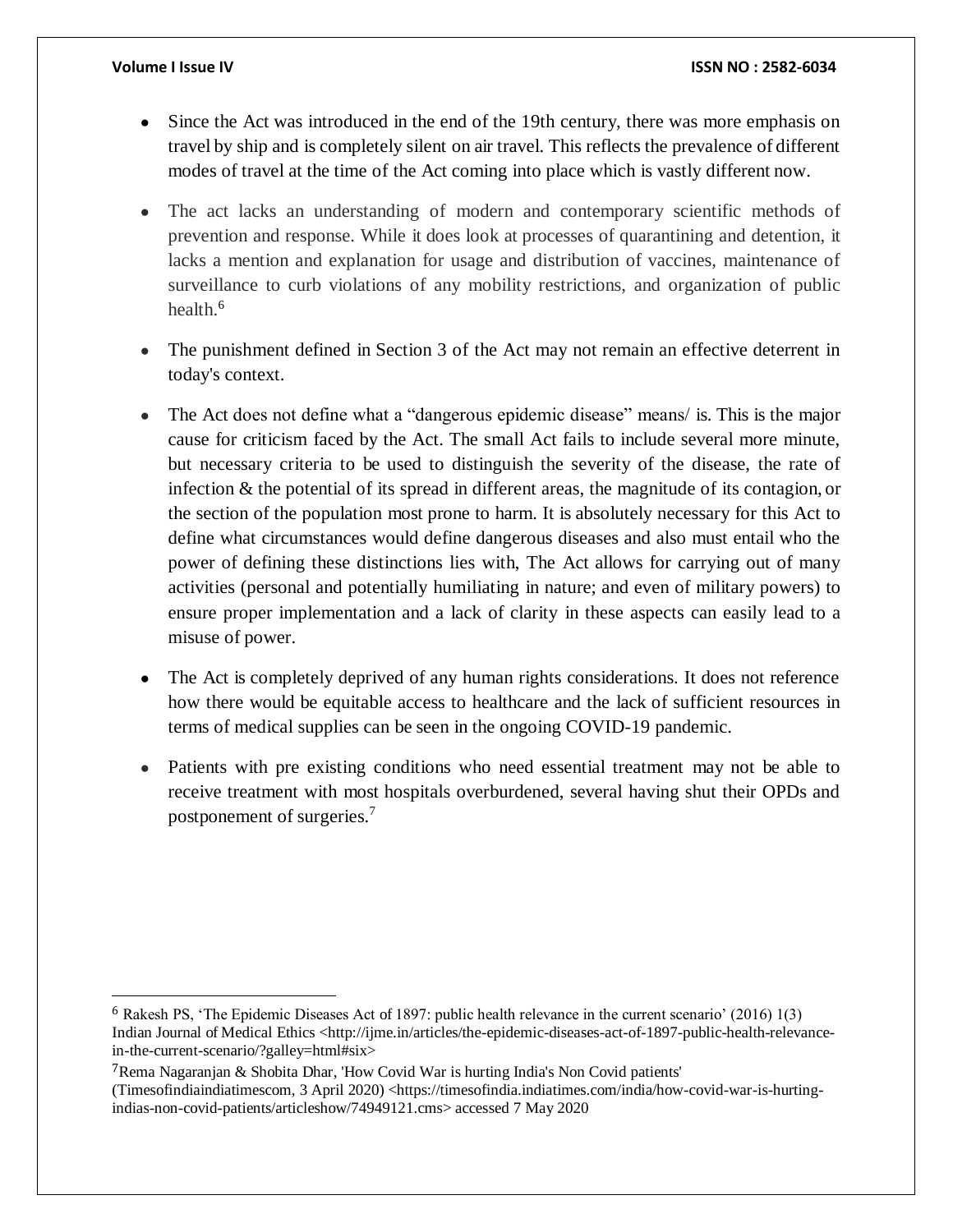- There are many victims of domestic abuse, who, due to the extended periods of lockdown in the country have been forced to share close quarters with their abusers. Restricted mobility of people has increased this abuse.<sup>8</sup>
- There has also been a rise in racially fueled attacks against people belonging to North Eastern States of India.<sup>9</sup>

The Act is among the only legislations that deal directly with the regulation of epidemics in India. Considering the same, the Act is also being criticized for not describing duties or providing clarity to situations in which public rights can be curtailed.

# **The Epidemic Diseases (Amendment) Ordinance, 2020**

There have been incidents during the COVID-19 pandemic, where the medical service providers i.e. members of healthcare services were being targeted and attacked by malfeants, and thus obstructing them from doing work. The Medical Community has unfortunately become the most vulnerable victims as they have been judged by some as the spreader of the virus, as they continue to perform persistently round the clock to save human lives, which has led to numerous cases of stigmatization & ostracization. But some cases are even worse like cases of harassment and various other forms of violence to the healthcare service workers who are working to contain the spread of the disease and these acts of violence have been taking place, in different places even including the cremation grounds. The Union Cabinet in April 2020, approved promulgation of the Ordinance which is to amend the Epidemic Diseases Act, 1897 for protection of healthcare workforce and including their property (living and working premises) against violence during epidemics and the President of India has given his assent for the same.<sup>10</sup>

The Epidemic Diseases (Amendment) Ordinance,  $2020<sup>11</sup>$  amended the Act for the protection of the healthcare workforce who is fighting the epidemic and it also adds to the powers of the central government to forestall the spread of similar diseases in the future. The Amendment makes any act of violence against any health personnel as well as medical staff, as a cognizable and nonbailable offence and instigation or commission of violence against them will be punished with imprisonment for 3 to 5 years and fine from Rs.50,000 to Rs.2 Lakhs and in cases of causing grievous hurt to the health workers, the imprisonment will be for a term 6 months to 7 years and a fine of Rs.1 Lakh to 5 Lakhs and addition to it, the offender will also be liable to pay compensation

<sup>8</sup> Jagriti chandra, 'Strict restrictions of mobility resulted increased violence against women, says study' (The Hindu, 30 July, 2020) <https:/[/www.thehindu.com/news/national/strict-restrictions-of-mobility-resulted-increased-violence](http://www.thehindu.com/news/national/strict-restrictions-of-mobility-resulted-increased-violence-)against-women-says-study/article32233772.ece> accessed 31 July 2020

<sup>9</sup>Murali Krishnan, 'Coronavirus: 'Chinese-looking' Indians targeted in racist attacks' (*Dwcom*, 30 March 2020)  $\langle$ https:/[/www.dw.com/en/coronavirus-chinese-looking-indians-targeted-in-racist-attacks/a-52956212>](http://www.dw.com/en/coronavirus-chinese-looking-indians-targeted-in-racist-attacks/a-52956212) accessed 5 May 2020

 $10$ Government of India, 'Promulgation of an Ordinance to amend the Epidemic Diseases Act, 1897 in the light of the pandemic situation of COVID-19' (Press Information Bureau Government of India Ministry of Health and Family Welfare, 22 April 2020) [<https://pib.gov.in/newsite/PrintRelease.aspx?relid=202493>](https://pib.gov.in/newsite/PrintRelease.aspx?relid=202493) accessed 20 July 2020

<sup>11</sup>The Epidemic Diseases (Amendment) Ordinance 2020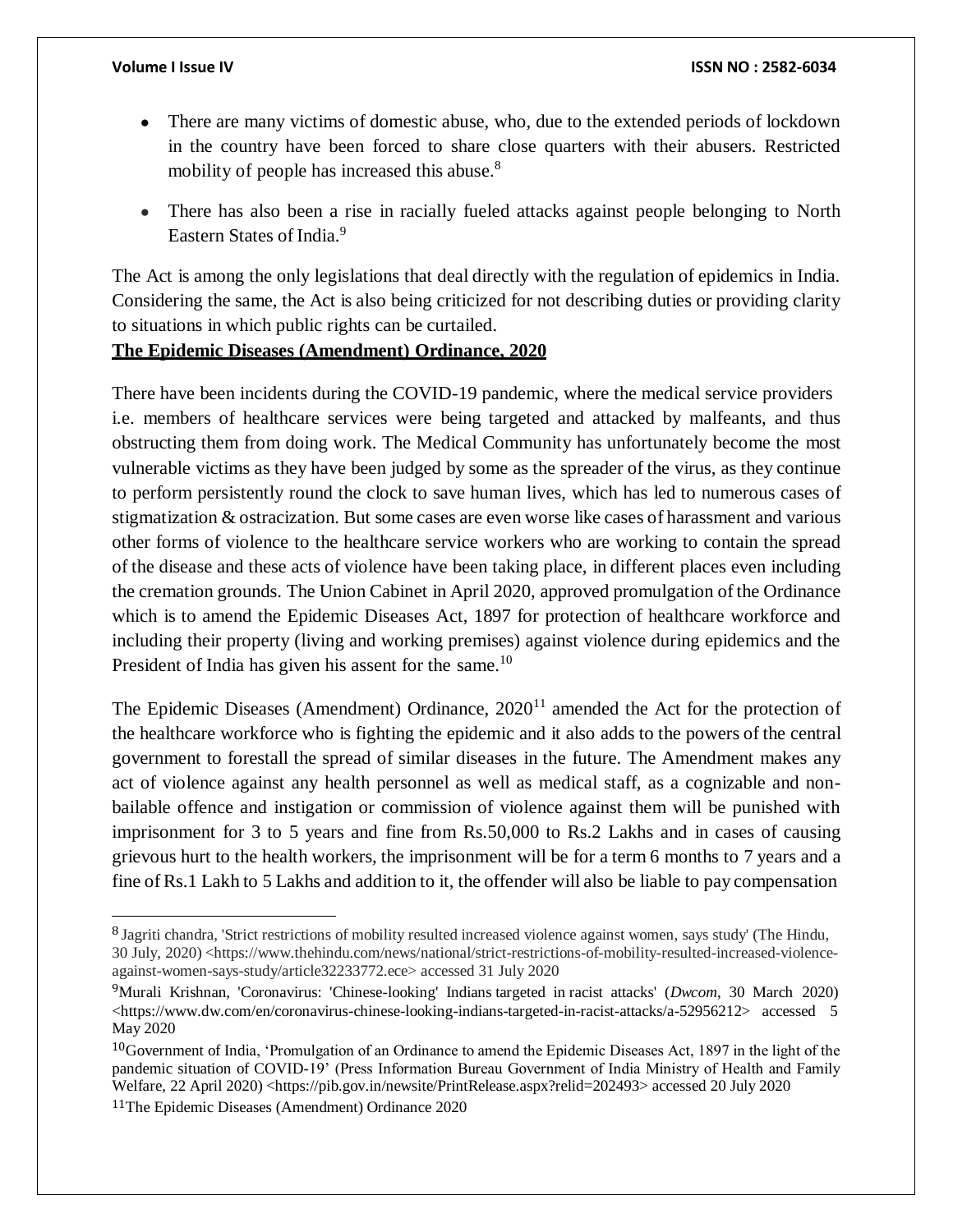to the victim which would be twice the fair market value for any damage done to the property that features living or working premises etc. The document also suggests that the law does not only support the doctors and nurses but also ASHA (Accredited Social Health Activist), Anganwadi workers and also the medical property like mobile units, etc.

Besides this, the Amendment also includes provisions to provide for compensation for the injury or for causing any kind of damage/ loss to the property caused to the healthcare service personnel. The Amendment also states that, the Court will presume that person is guilty of the offence, when a person for causes grievous harm to healthcare service personnel, unless the contrary isproved.

### **Changes needed in the Act and Indian Legislation**

There are two ways of look at the way the offences have been dealt with in the given Amendment. In which, one can say that the current amendment can become a tool of harassment by the law enforcement agencies and the punishment given and the other viewpoint is that the the long term of imprisonment and hefty fine can be a grave deterrent to future offender<sup>12</sup> There is a need for a proper check system on Public Officers, so that there is no misuse of power.

The Amendment also fails to take into consideration the large scale migrant labour force across the country, which are thousands of miles away from their hometown and are trying to back and a quick legislative action to regulate and control inter-state migration which was and could be (for future epidemics) the need of the hour.<sup>13</sup>

Although relief is provided through the Amendment amid the attacks during the pandemic, a more permanent solution for the attacks on doctors is needed. Dr. Adarsh Pratap Singh, president of the Resident Doctors' Association of the AllIndia Institute of Medical Science, told Anadolu Agency: "This is an Epidemic Ordinance, thus a temporary solution. Attacks on doctors are not new, and hundreds of cases of assault on doctors have been reported in the last few years. We need better infrastructure, more recruitments of doctors and a better health budget so that the doctor-patient ratio can be brought down and we also demand a central protection act for our safety..."<sup>14</sup>

Then the issues like circulation of fake news, attempts to promote enmity between religions disturbing communal harmony and blatant misinformation pose formidable challenges in the fight

<sup>12</sup>Sabrangindia, 'Can harsher punitive measures as per ordinance amending Epidemic Disease Act be misused?' (Sabrangindia, 25 April 2020) [<https://www.sabrangindia.in/article/can-harsher-punitive-measures-ordinance](https://www.sabrangindia.in/article/can-harsher-punitive-measures-ordinance-amending-epidemic-disease-act-be-misused)[amending-epidemic-disease-act-be-misused >](https://www.sabrangindia.in/article/can-harsher-punitive-measures-ordinance-amending-epidemic-disease-act-be-misused) accessed 7 May 2020

<sup>13</sup> Tapesh Kumar Singh, 'A Critique On The Epidemic Diseases (Amendment) Ordinance, 2020' (LiveLaw.in, 27 April 2020) [<https://www.livelaw.in/columns/a-critique-on-the-epidemic-diseases-amendment-ordinance-2020-](https://www.livelaw.in/columns/a-critique-on-the-epidemic-diseases-amendment-ordinance-2020-155819) [155819>](https://www.livelaw.in/columns/a-critique-on-the-epidemic-diseases-amendment-ordinance-2020-155819) accessed on 7 May 2020

<sup>14</sup>Cheena Kapoor, 'Doctors in India hail new epidemic disease ordinance' (Anadolu Agency, 24 April 2020) < [https://www.aa.com.tr/en/asia-pacific/doctors-in-india-hail-new-epidemic-disease-ordinance/1816684>](https://www.aa.com.tr/en/asia-pacific/doctors-in-india-hail-new-epidemic-disease-ordinance/1816684) accessed 6 May 2020